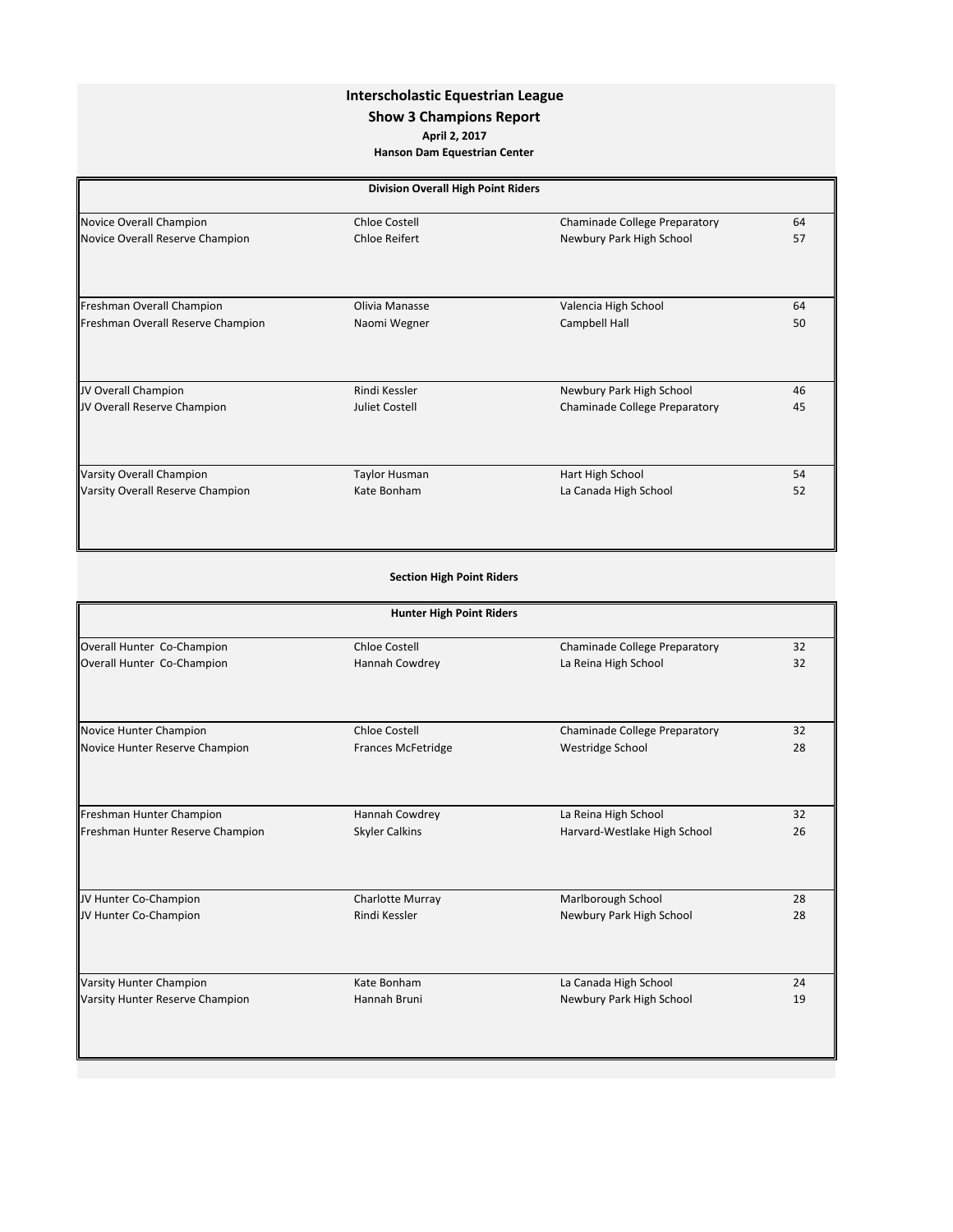| <b>Equitation High Point Riders</b>  |                     |                               |    |
|--------------------------------------|---------------------|-------------------------------|----|
| Overall Equitation Co-Champion       | Chloe Costell       | Chaminade College Preparatory | 32 |
| Overall Equitation Co-Champion       | Chloe Reifert       | Newbury Park High School      | 32 |
|                                      |                     |                               |    |
| Novice Equitation Co-Champion        | Chloe Costell       | Chaminade College Preparatory | 32 |
| Novice Equitation Co-Champion        | Chloe Reifert       | Newbury Park High School      | 32 |
|                                      |                     |                               |    |
| Freshman Equitation Champion         | Lauren Schimmel     | deToledo High School          | 28 |
| Freshman Equitation Reserve Champion | Naomi Wegner        | Campbell Hall                 | 26 |
|                                      |                     |                               |    |
| JV Equitation Champion               | Maddy Benfield      | Archer School for Girls       | 26 |
| JV Equitation Reserve Champion       | Ava Curtin          | La Reina High School          | 23 |
| Varsity Equitation Champion          | Kate Bonham         | La Canada High School         | 28 |
| Varsity Equitation Reserve Champion  | <b>Rollin Sykes</b> | Marlborough School            | 25 |
|                                      |                     |                               |    |

| <b>Jumper High Point Riders</b>  |                       |                              |    |
|----------------------------------|-----------------------|------------------------------|----|
| Overall Jumper Co-Champion       | Alyce Bittar          | Immaculate Heart High School | 26 |
| Overall Jumper Co-Champion       | Taylor Husman         | Hart High School             | 26 |
| Freshman Jumper Champion         | Olivia Manasse        | Valencia High School         | 25 |
| Freshman Jumper Reserve Champion | Emily Julian          | Placerita Junior High School | 18 |
|                                  |                       |                              |    |
| JV Jumper Champion               | <b>Delaney Miller</b> | Holy Family School           | 19 |
| JV Jumper Reserve Champion       | Maise Shapiro         | Archer School for Girls      | 18 |
| Varsity Jumper Co-Champion       | Alyce Bittar          | Immaculate Heart High School | 26 |
| Varsity Jumper Co-Champion       | Taylor Husman         | Hart High School             | 26 |
|                                  |                       |                              |    |
|                                  |                       |                              |    |